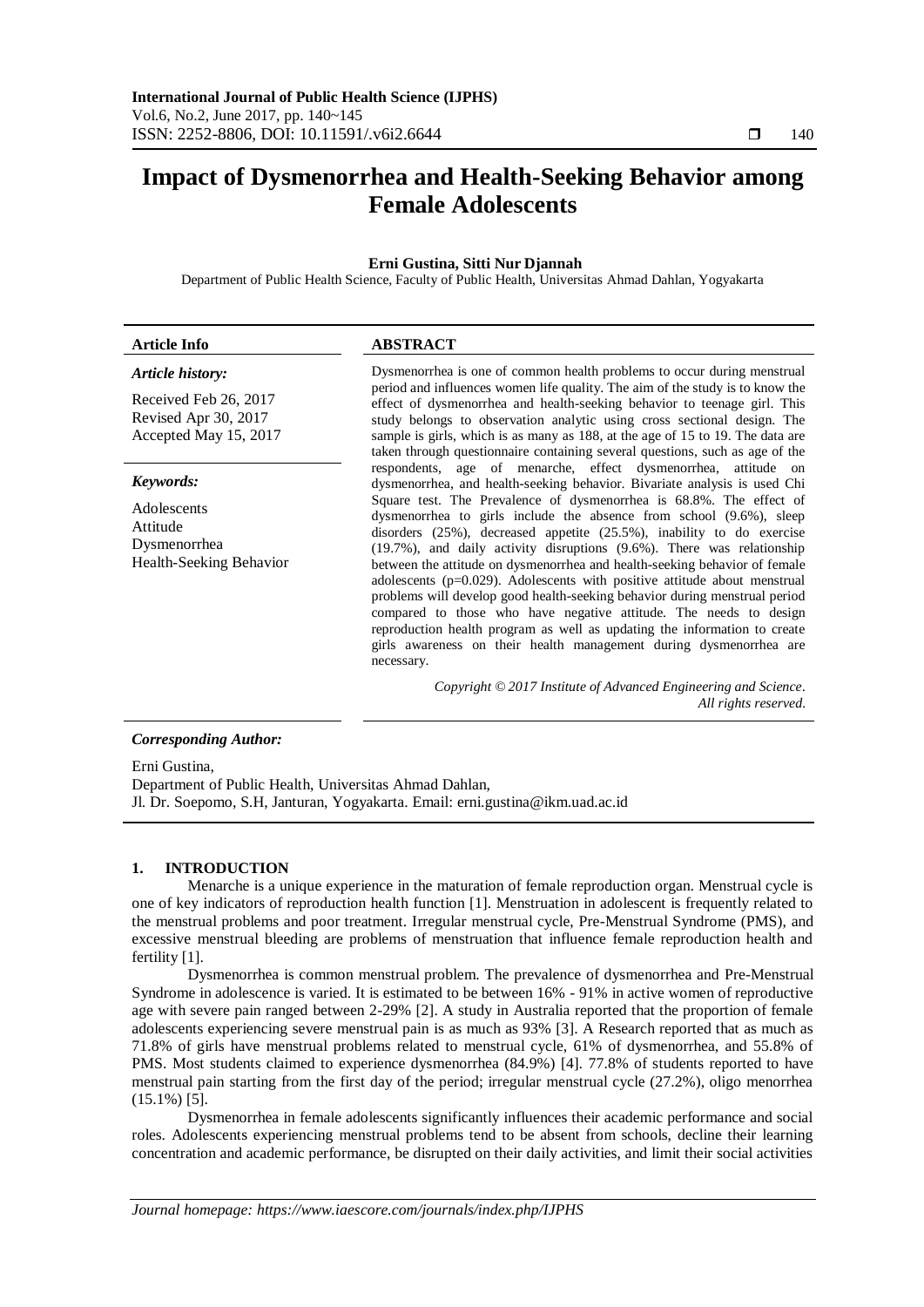[6]-[9]. A research reported is stated that girls with dysmenorrheal symptoms have higher risk to decrease their activities, experience hip strain, back pain, headache, and fatigue [5].

The findings study show that dysmenorrhea is related to students lifestyle, leading to disrupt their daily activities and causing them to be absent from school [10]. Health education should be provided by teachers to help the student with dysmenorrhea. This way, the students can treat themselves and overcome any problems related to dysmenorrhea. The finding study also states that dysmenorrhea is included in gynecological problem and often occurs to teenage girl. In spite of that, health-seeking related to dysmenorrhea is still low [5].

#### **2. RESEARCH METHOD**

This research belongs to observational analysis applying cross sectional design. The sample is female adolescents at the age of 15-19 years. Inclusive criteria of this research are female adolescents who have reached menarche and experience menstrual problem. 188 respondents become the sample, taken using purposive sampling technique. The data is obtained through questionnaire containing several questions about respondent age, menarche age, dysmenorrhea effect, attitude towards dysmenorrhea, and health-seeking behavior for dysmenorrhea. The data are analyzed using univariate analysis to describe the variables of the research and bivariate analysis to know the relation between independent variables and dependent variables using chi square test.

### **3. RESULTS AND ANALYSIS**

#### **3.1. Result**

The results of this study are obtained from 188 respondents through questionnaire. The average age of the sample is  $16.93$  (SD= 0.67). Average menarche age of the sample is  $12.10$  (SD=0.95). The results can be seen in Table 1.

Table 1. Respondents' Characteristic based on Age and Menarche

| Characteristics        | Mean  | -SD  |
|------------------------|-------|------|
| Respondents' age 16.93 |       | 0.67 |
| Menarche               | 12.10 | 0.95 |

From 188 respondents, the number of adolescents with normal menstrual cycle, which is 21-35 days, reaches 83.5%, with menstrual period of 3-7 days (92%). The number of adolescents with dysmenorrhea is 130 respondents (68.8%). The data can be seen in Table 2.

Table 2. Distribution of Frequencies Experienced during Menstrual Period among Female Adolescents

| Characteristics  | Frequency | $\frac{0}{0}$ |
|------------------|-----------|---------------|
| Menstrual cycle  |           |               |
| $<$ 21 days      | 21        | 11.2          |
| 21-35 days       | 157       | 83.5          |
| $>35$ days       | 10        | 5.3           |
| Menstrual period |           |               |
| $3-7$ days       | 15        | 8.0           |
| $>7$ days        | 173       | 92.0          |
| Dysmenorrhea     |           |               |
| Yes              | 130       | 68.8          |
| No               | 58        | 30.7          |

Table 3 shows the number of adolescents with dysmenorrhea who tend to be absent from school is up to 18 respondents (9.6%), sleep disorders up to 47 respondents (25%), loss of appetites to 48 respondents (25.5%), disrupted from physical exercises to 37 respondents (19.7%), and disrupted in their daily activities up to 18 respondents (9.6%).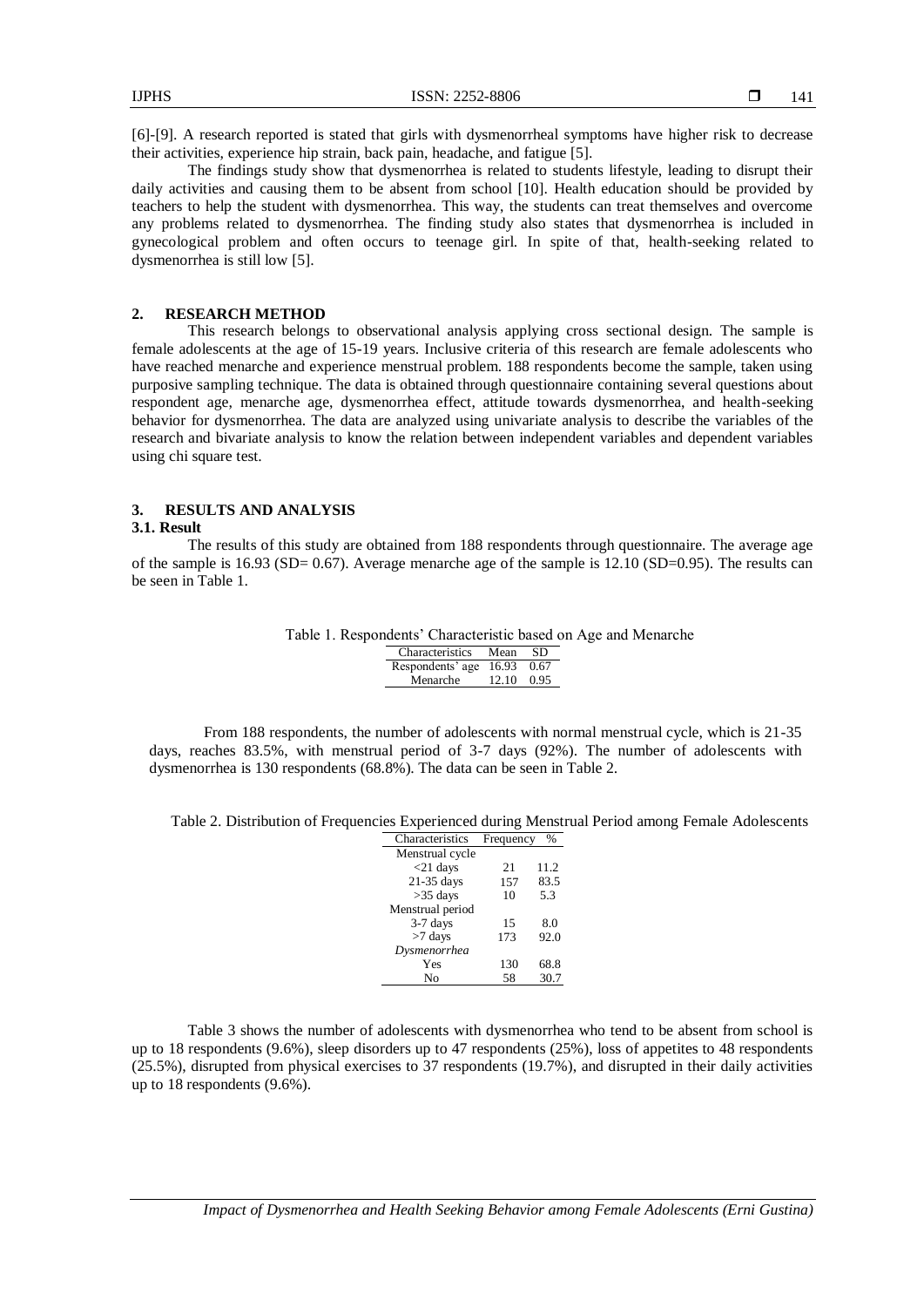| <b>Effect</b>               | Frequency | $\%$ |  |
|-----------------------------|-----------|------|--|
| Absent from School          |           |      |  |
| Yes                         | 18        | 9.6  |  |
| N <sub>0</sub>              | 170       | 90.4 |  |
| Sleep Disorders             |           |      |  |
| Yes                         | 47        | 25   |  |
| N <sub>0</sub>              | 141       | 75   |  |
| Decreasing Appetite         |           |      |  |
| Yes                         | 48        | 25.5 |  |
| Nο                          | 140       | 74.5 |  |
| Limited physical exercises  |           |      |  |
| Yes                         | 37        | 19.7 |  |
| N <sub>0</sub>              | 151       | 80.3 |  |
| Disrupted social activities |           |      |  |
| Yes                         | 18        | 9.6  |  |
| No                          | 170       | 90.4 |  |

|  |           |                                  | Table 3. Effects of Dysmenorrhea among Female Adolescents |
|--|-----------|----------------------------------|-----------------------------------------------------------|
|  | $Eff$ oot | $E_{\text{reconstruction}}$ $0/$ |                                                           |

Various services of medication are initiated by female adolescents with dysmenorrhea. From 188 respondents who filled out the questionnaire, 39 (20.7%) go to hospital, 21 (11.2%) to community health center, 17 (9.0%) to private physician, and 8 (4.3%) to private midwife. In terms of medication, 68 (36.2%) respondents take herbal tonic (jamu-pent) to reduce dysmenorrhea pains, 12 (6.4%) take medicine from nearby stores, 30 (16%) apply warm compresses to reduce the pain and 73 (38.8%) respondents only take a rest. The results can be seen in Table 4.

| U                                   | ັ         |      |
|-------------------------------------|-----------|------|
| Health-Seeking Behavior             | Frequency | %    |
| Hospitals                           |           |      |
| Yes                                 | 39        | 20.7 |
| No                                  | 149       | 79.3 |
| <b>Community Health Center</b>      |           |      |
| Yes                                 | 21        | 11.2 |
| No                                  | 167       | 88.8 |
| Private Physician                   |           |      |
| Yes                                 | 17        | 9.0  |
| N <sub>0</sub>                      | 171       | 91.0 |
| Private Midwife                     |           |      |
| Yes                                 | 8         | 4.3  |
| No                                  | 180       | 95.7 |
| Taking Herbal Tonic                 |           |      |
| Yes                                 | 68        | 36.2 |
| N <sub>0</sub>                      | 120       | 63.8 |
| Taking medicines from nearby stores |           |      |
| Yes                                 | 12        | 6.4  |
| N <sub>0</sub>                      | 176       | 93.6 |
| <b>Applying Warm Compresses</b>     |           |      |
| Yes                                 | 30        | 16   |
| No                                  | 158       | 84   |
| Taking a rest                       |           |      |
| Yes                                 | 73        | 38.8 |
| No                                  | 115       | 61.2 |

Table 4. Health-Seeking Behavior among Female Adolescents

Table 5 shows that there was relationship between attitude and health seeking behavior of menstrual disorders in female adolescents ( $p = 0.029$ ) RP=1.232 (CI 95%= 1.04-1.47). It means that adolescents with negative feelings have 1.232 chances to seek health to non-medical for their menstrual problems, compared to those who have good attitude.

Table 5. Relationship between Attitude and Health-Seeking Behavior among Female Adolescents

| Health-seeking behaviour |             |           |       |                    |
|--------------------------|-------------|-----------|-------|--------------------|
| Variable                 | Non-medical | Medical   | P     | RP (CI 95%)        |
|                          | (%)         | (% )      |       |                    |
| Attitude                 |             |           |       |                    |
| Negative                 | 72 (80.9)   | 17(19.1)  | 0.029 | $1.232(1.04-1.47)$ |
| Positive                 | 65(65.7)    | 34 (34.4) |       |                    |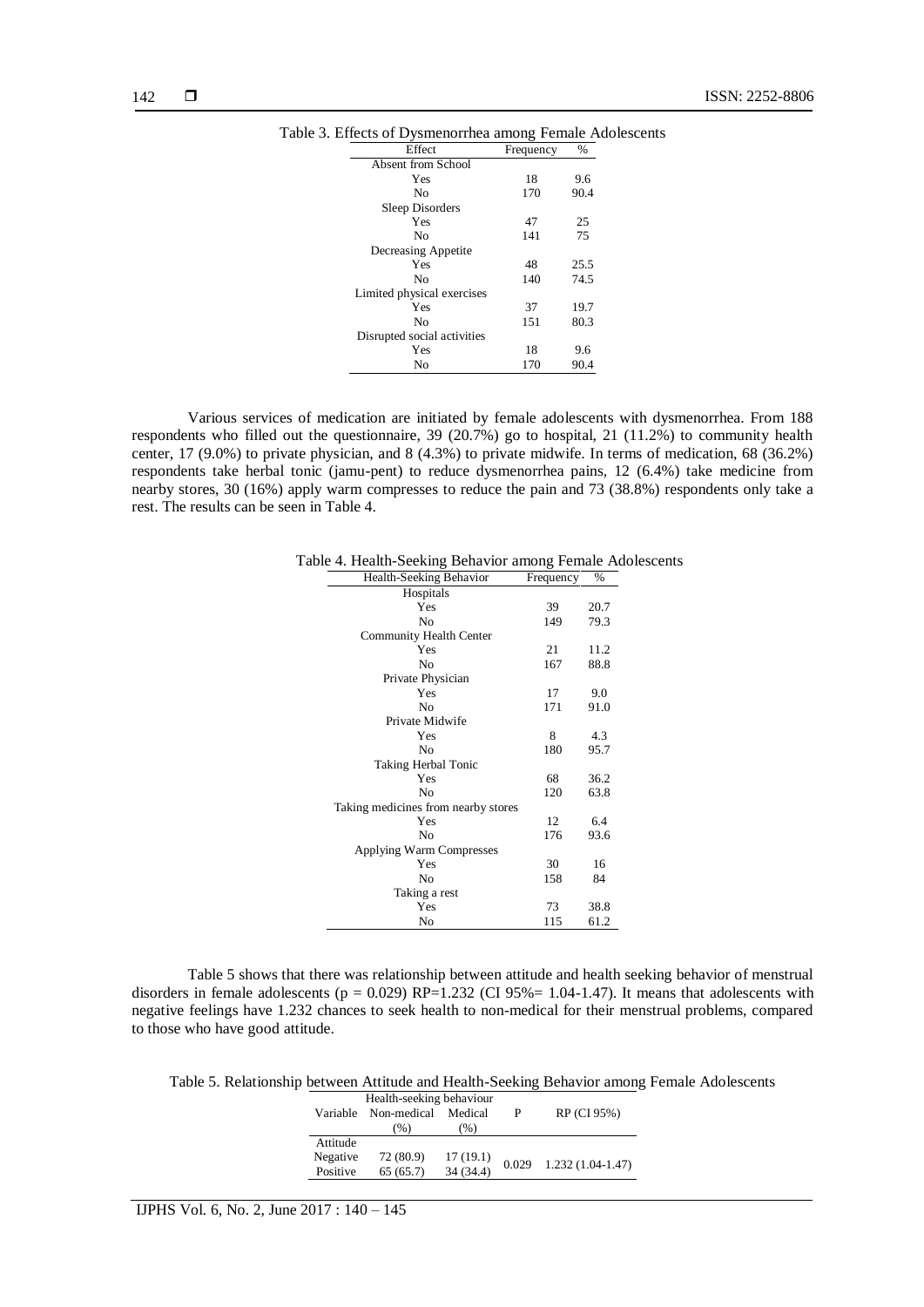#### **3.2. Analysis**

Adolescents are critical period in which several developments occur, such as puberty. Menarche and dysmenorrhea are considered to be important process. Dysmenorrhea or menstrual pains is defined as chronic pain occurs in teenage girl. They found difficulties because of limited information on menstruation and dysmenorrhea. Dysmenorrhea is common gynecological problem happens in women and is defined as cramps in the lower abdomen before or during the menstrual period. Prevalence of dysmenorrhea found in this study is 68.8%. The level of dysmenorrhea in teenage girl is varied. The research in Sri Lanka reported that the dysmenorrhea prevalence is as much as in Sri Lanka 84% [1], in India 70.2% [6], in Nigeria 78.1% [7], in Karachi 78% [8], in Oman 94% [11], in Isfahan (Iran) 89.1% [12], prevalence of dysmenorrhea and premenstrual syndrome were 85.1% and 72.8% [13]. Even if dysmenorrhea cannot be clearly seen, it has several implications to the life quality and the health of the community.

Dysmenorrhea also brings negative impact among female adolescents. For example absence from school, sleep disorders, loss of appetite, limited physical exercises, and disrupted social activities. The results of the study is supported by other researches, reporting that dysmenorrhea in female adolescents have significant effect in declining academic achievement, tendency to be absent from school, limitation of physical activities, social withdrawal, limitation of exercises, limitation in performing household activities  $[7]$ , $[8]$ , $[11]$ , $[14]$ - $[16]$ . A study conducted by  $[14]$  found that there is significant relation between dysmenorrhea and absence from school. Another research [17] reported that there is a requirement to provide health education at school about menstrual problems which involves adolescents and their parents. It is also necessary to do screening test regularly which is aided by the health care providers to prevent absences from school.

Dysmenorrhea is menstrual pain that may influence the life quality of female adolescents. However, only few of them seek health and most of them ignore the pains caused by dysmenorrhea. It is in line with other research, which states that many adolescents are not eager to consult health care providers related to menstrual problems [7],[11]. Dysmenorrhea is seen as normal condition by health workers, adolescents, and parents. It leads to adolescents' doubt to seek medical help. A study reported that despite of its high prevalence and huge impact on the sufferers' life, 76.1% respondents believes that Dysmenorrhea is normal part of menstrual cycle and only 14.8% of them seek medical treatment [9]. Study [18] also reported that only 15% of adolescents with menstrual problems consult a doctor to reduce their pain. It is related the belief passed from generation to generation that women has to bear the burden although it affects their health.

The study also found that adolescents take several treatments, such as consuming herbal tonic, taking medicines from nearby stores, applying warm compresses and taking rest (See Table 3). Dysmenorrhea is menstrual problem that commonly occurs to girl in Oman and only 3% of them consult the doctor, 21% take self-medication, 55% do not take any medication. Common medicines being consumed are paracetamol (16%), ibuprofen (29.8%), and mefenamic acid (12.3%) [11].The results of the study show that there was a relationship between attitude and health-seeking behavior for menstrual problems in girls (See Table 5). Individual ability to seek reproduction health care or self-treatment of dysmenorrhea is based on their knowledge about the condition. Sufficient information about dysmenorrhea may influence women's attitude towards dysmenorrhea. Even though it occurs in adolescents, they develop negative attitude towards it. They are reluctant to seek health to reduce their menstrual problems because they feel embarrassed to communicate it with others. They think that dysmenorrhea is part of menstrual cycle and it is not necessary for them to seek help. Adolescents tend to take self-medication, such as buying pain killers in nearby stores.

Attitude is a readiness or willingness to act and is not an implication of particular motives. Attitude is a predisposition to act positively or negatively towards particular object that influence their behavior and relations with others. Negative attitude towards menstrual problems become the obstacle in health-seeking practice [19]. One of the factors causing an individual to seek health is the severity of the illness, such as the probability of causing death or paralysis. Besides, it may lead to social impact, such as to jobs, family life, and social relations [20].

The results of this study are corresponding to other research which states that majority of the participants have negative attitude towards dysmenorrhea [7]. A Study reported that psycho socio cultural factors, such as personal tendency and social cultural background determine the way an individual communicate the pains to others [21]. A study suggested that adolescents do not seek medical treatments because they feel embarrassed to discuss menstrual problems with others [1]. A study reported that anxiety towards embarrassing question is the key factor influencing adolescents' decision to seek medical treatment in relation to menstrual problems in China [19].

In determining the attitude, there are several important components. Those are knowledge, awareness, mindset, beliefs, and emotion. An attitude is not automatically actualized in a behavior. To improve female adolescents' awareness; intervention that is targeted to improve awareness and family health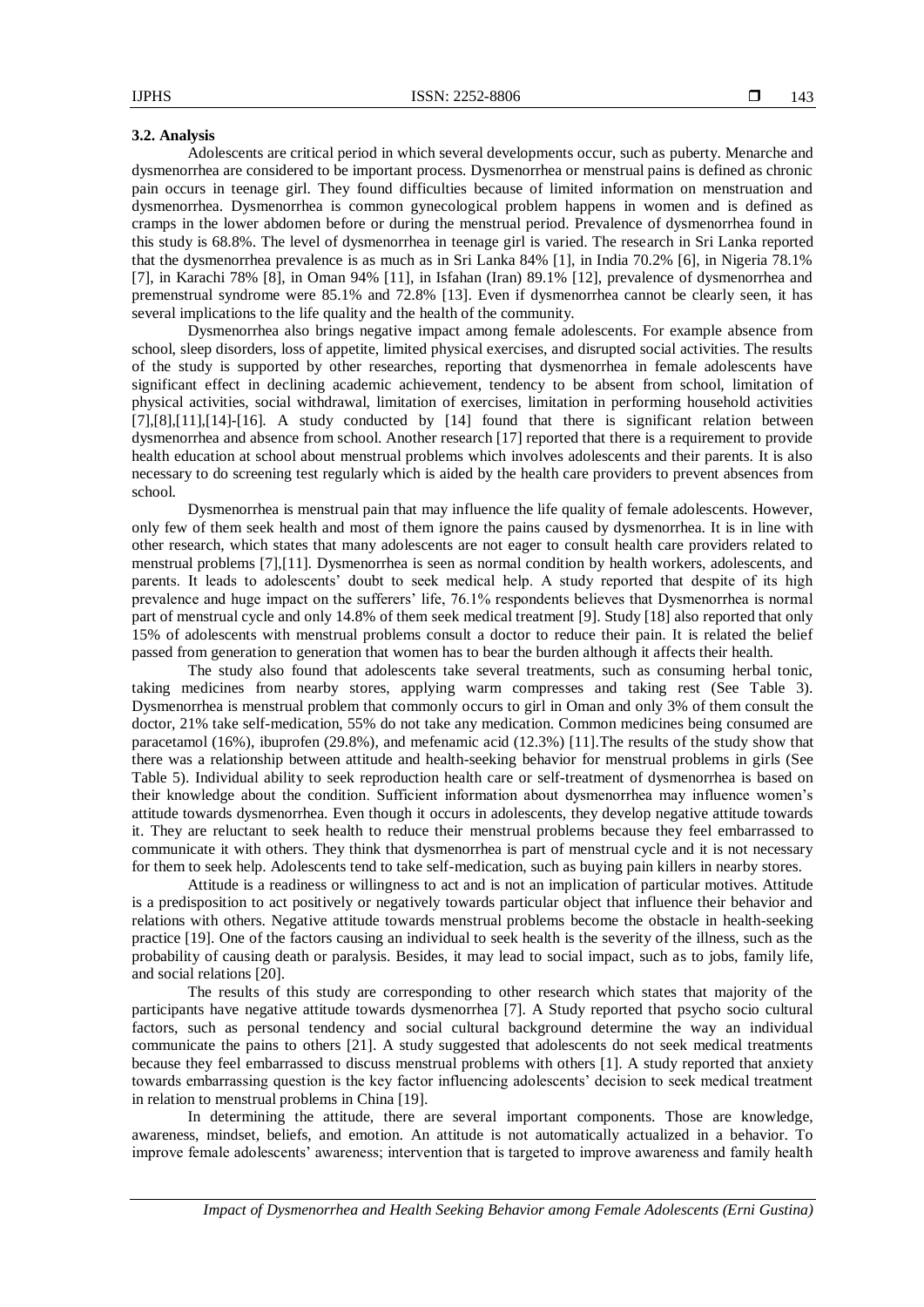education is provision to all women [22]. Female adolescents should be educated to identify their own needs on seeking professional health care in case they suffer from dysmenorrhea.

#### **4. CONCLUSION**

There was a relationship between attitude and health-seeking behavior of female adolescents. Those with positive attitude will develop good health-seeking behavior to overcome menstrual problem compared to those with negative attitude. Designing reproduction health program and updating information in order to raise female adolescent awareness on health management during dysmenorrhea.

#### **REFERENCES**

- [1] Wijesiri H. S. M. S. K. and Suresh. T. S., "Knowledge and attitudes towards dysmenorrhea among adolescent girls in an urban school in Sri Lanka," Nursing and Health Sciences, vol/issue: 15(1), pp. 58–64, 2013.
- [2] H. Ju, et al., "The prevalence and risk factors of dysmenorrhea," Epidemiologic Rev, vol. 36, pp. 104–113, 2013.
- [3] M. A. Parker, et al., "The menstrual disorder of teenagers (MDOT) study: determining typical menstrual patterns and menstrual disturbance in a large population based study of Australian teenagers," International Journal of Obstetrics and Gynecology, vol/issue: 11(7), pp. 185-192, 2010.
- [4] S. B. Thakre, et al., "Urban-Rural Differences in Menstrual Problems and Practices of Girl Students in Nagpur, India," Indian Pedistrics, vol. 49, pp. 733-736, 2012.
- [5] M. Seven, et al., "Evaluating Dysmenorrhea i a Sample of Turkish Nursing Students," Pain Management Nursing, vol/issue: 15(3), pp. 664-671, 2014.
- [6] S. Omidvar, et al., "Primary Dysmenorrhea and Menstrual Symptoms in Indian Female Students: Prevalence, Impact and Management," Global Journal of Health Science, vol/issue: 8(8), pp. 135-144, 2016.
- [7] A. A. Farotimi, et al., "Knowledge, Attitude, and Healthcare-Seeking Behavior Towards Dysmenorrhea among Female Students of a Private University in Ogun State, Nigeria," Journal of Basic and Clinical Reproductive Sciences, vol/issue: 4(1), pp. 33-38, 2015.
- [8] S. Gulzar, et al., "Prevalence, Perceptions and Effects of Dysmenorrhea in School Going Female Adolescents of Karachi, Pakistan, "International Journal of Innovative Research & Development, vol/issue: 4(2), pp. 236–240, 2015.
- [9] Wong L. P. and E. M. Khoo, "Dysmenorrhea in a multiethnic population of adolescent Asian girls," International Journal Gynecology Obstetric, vol. 108, pp. 139-42, 2010.
- [10] M. Kazama, et al., "Prevalence of Dysmenorrhea and Its Correlating Lifestyle Factors in Japanese Female Junior High School Students," Tohoku J. Exp. Med, vol/issue: 236(2), pp. 107-113, 2015.
- [11] R. Al-Kindi and A. Al-Bulushi, "Prevalence and Impact of Dysmenorrhea among Omani High School Students," SQU Medical Journal. Vol/issue: 11(4), pp. 485-491, 2011.
- [12] N. Habibi, et al., "Prevalence of Primary Dysmenorrhea and Factors Associated with Its Intensity among Undergraduate Students: A Cross-Sectional Study," Pain Management Nursing, vol/issue: 16(6), pp. 855-861, 2015.
- [13] M. L. Shiferaw, et al., "Menstrual problems and associated factors among students of Bahir Dar University, Amhara National Regional State, Ethiopia: A cross-sectional survey," The Pan African Medical Journal, vol/issue: 17(246), 2014.
- [14] A. E. Olowokere, et al., "Menstrual disorders: The implications on health and academic activities of female undergraduates in a Federal university in Nigeria," Journal of Nursing Education and Practice, vol/issue: 4(4\_, pp. 126-35, 2014.
- [15] Ruhi D. and Meenal K., "Prevalance of Dysmenorrhea among Girsl Students in a Medical College," PJMS, vol/issue: 4(1), pp. 49-51, 2014.
- [16] Oni T. H. and T. G. Tshitangano, "Prevalence of Menstrual Disorders and its Academic Impact amongst Tshivenda Speaking Teenagers in Rural South Africa," J Hum Ecol, vol/issue: 51(12), pp. 214–219, 2015.
- [17] D. G. Dambhare, et al., "Age at menarche and menstrual cycle pattern among school adolescent girls in Central India," Global journal of health science, vol/issue: 4(1), pp. 105–111, 2012.
- [18] C. Sultan, et al.., "Adolescent dysmenorrhea," Endocr Dev, vol. 22, pp. 171-180, 2012.
- [19] S. S. C. Chan, et al., "Menstrual problems and health-seeking behavior in Hong Kong Chinese girls," Hong Kong Medical Journal, vol/issue: 15(1), pp. 18–23, 2012.
- [20] K. Glanz, "Health behavior and health Education: Theory, Research and Practice," 4TH Edition, San Fransisco, Jossey-Bass, 2008.